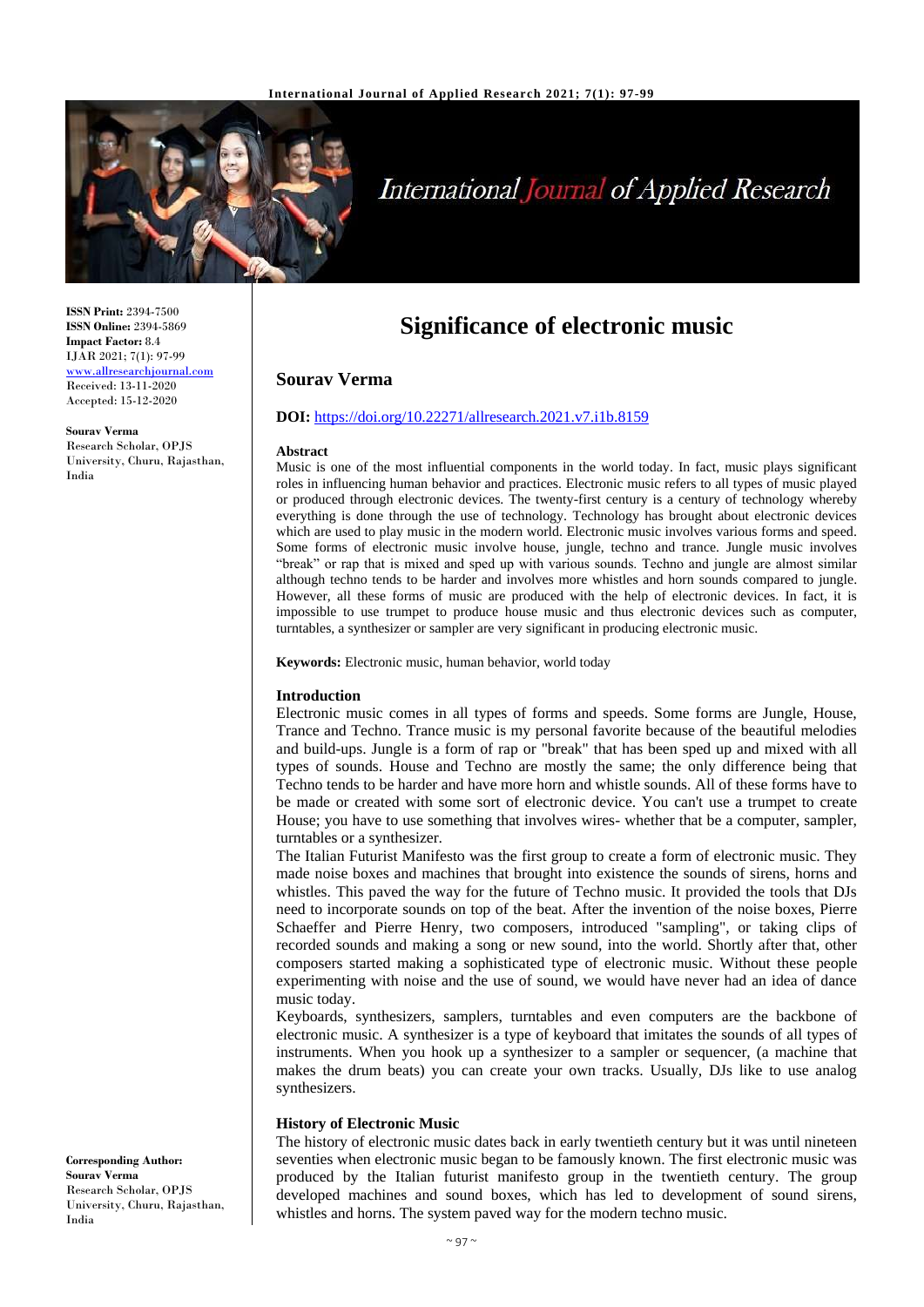Actually, the system offered Djs with that tool they required to mix sounds to produce top music. After the development of the sound boxes, two composers, Pierre Henry and Pierre Schaeffer developed sampling; generating a new sound or song and taking sounds of recorded clips. Meanwhile, other composers began to develop sophisticated form of electronic music. This was the begging of the modern electronic music in the world today.

# **Significance of Electronic Music**

The development of electronic devices such keyboards, samplers, synthesizers, turntables and even computers are the backbone of the modern electronic music. A synthesizer is a kind of keyboard which imitates sounds of various music instruments. Samplers or sequencer are machines which are used to produce various drum beats. The use of electronic devices in music has made music lively, interesting and even more influential. Electronic music is like therapy to the life of people. Further, electronic has added that aspect of music which lacked in analog music. Especially with the modern technological generation whereby everything is done through technology, electronic music plays significant role in entertainment sectors.

# **Electronic Music Origin and Effects of Music**

In Bernard Willet's discovering electronic music, Bernard states, "We live in an age of technology in which machines touch every part of our lives; it is not surprising that music has also been influenced by technology." (Bernard). The sound of music has undergone massive changes since the dawn of the synthesizer. When once a band relied solely on the instruments its members could play in order to forge their thoughts into sound, they now can purchase a piece of hardware or software to add an array of instruments to their music. However, due to this technological advance many argue that talent is no longer required to be a musician and that synthesizer programmers are lazy hacks but I beg to differ.

To understand exactly what it takes to be an electronic musician and or synth programmer you must first understand electronic music and its components. Wilets describes the production of sounds by means of conventional instruments, using a string bass as an example as "When a string on a string bass is made to vibrate or oscillate a sound is produced. By changing the length of the oscillating strings with the left hand, the instrument produces different pitches. (Wilets). If the sound created was displayed visually, it would look like what is called a wave pattern. The electronic sound synthesizer or synth for short is a device designed to create or manipulate sounds. A synthesizer is composed of many ways to create and manipulate sounds. Depending on the synth the options range from filtering out certain frequency's and distorting sounds to pitching them higher than any know instrument can achieve. However, there is one component of design of which all the others build upon, the oscillators.

The oscillators or Oscs for short, produce sound electronically. Each oscillator produces a unique sound and waveform. Common waveforms found on most synthesizers are the square; saw tooth, sine, and triangle waveforms. These four waveforms serve as the basic building blocks for most conventional instruments. Often instruments are grouped together depending on their similarities in sound and technique. Instruments such as flutes, piccolos, and

ocarinas' fall under the category of wind instruments. Wind instruments are grouped together because they rely on air to create sound. Instruments that share the same means of sound production often share an audible similarity as well. This similarity extends to each instruments waveform. By modifying one of the four basic waveforms, a synthesizer could recreate virtually any known instrument, making it massively appealing.

Although the idea of electronic instruments and electronically produced music has been around since the 1800's it was not until around the 1940s that the concept was fully realized. Although inventions such as the musical telegraph and theremin served as a testament to the future of electronically produced music, the idea still needed to be refined. It wasn't until the invention of the Moog synthesizer, invented by Robert Moog and Don Buchla, did the synthesizer begin its musical takeover. The very first Moog synthesizers were massive and resembled machines seen in old science fiction movies before the computer age. They were extremely expensive, extremely hard to program and used mostly in film scoring and music houses. After refining his invention however, Moog compressed the massive instrument into a portable and affordable device thus making the synthesizer something anyone could afford. This innovation would eventually go on to change the face of music forever.

While most still used the synthesizer as a means to replicate existing instruments others saw the deeper potential it held. Based on simplistic waveforms that required modification to attain certain sounds, the synthesizer held limitless sonic capabilities. Bands such as the Moody Blues and Emerson, Lake and Palmer were among the first to use the synthesizer to achieve more abstract sounds. Their sonic creativity would lead others to do the same and eventually synthesized sounds began to serenade all types of music. Due to the demand to create unique sounds and music, companies wishing to cash in on this new device made many types of synthesizers.

Due to copyright, other companies had to veer away from the subtractive analog synthesis used in Moog synthesizers. They had to create their own synthesizers thus creating new ways to approach sound synthesis. Over time, a slew of ways to approach sound synthesis came about. Synthesizers based on additive synthesis, frequency modulation, granular synthesis and phase distortion to name a few began to hit music stores. While the design became seemingly more small and simplistic, the ways to manipulate and create sound became vast. Programming each of these types of synth required knowledge in the specific form of synthesis it implored.

When once a synth programmer had to simultaneously play keys, pull and plug cords into various inputs and outputs he can now do the same thing by simplistic digital means, which often only require the flicking of a switch. This advance in technology is what people claim to be the reason why talent is no longer required. Of course holding down a single key and playing an entire riff or ensemble may seem lazy in practice. People forget that that entire riff started as dull waveforms. In order to produce something like that an electronic musician must have vast knowledge in not only music, in order to achieve a good sounding riff, he must also know how to program his synthesizer.

Take for example the arpeggiated synth lines heard in most trance songs. In order to create these sounds the synth